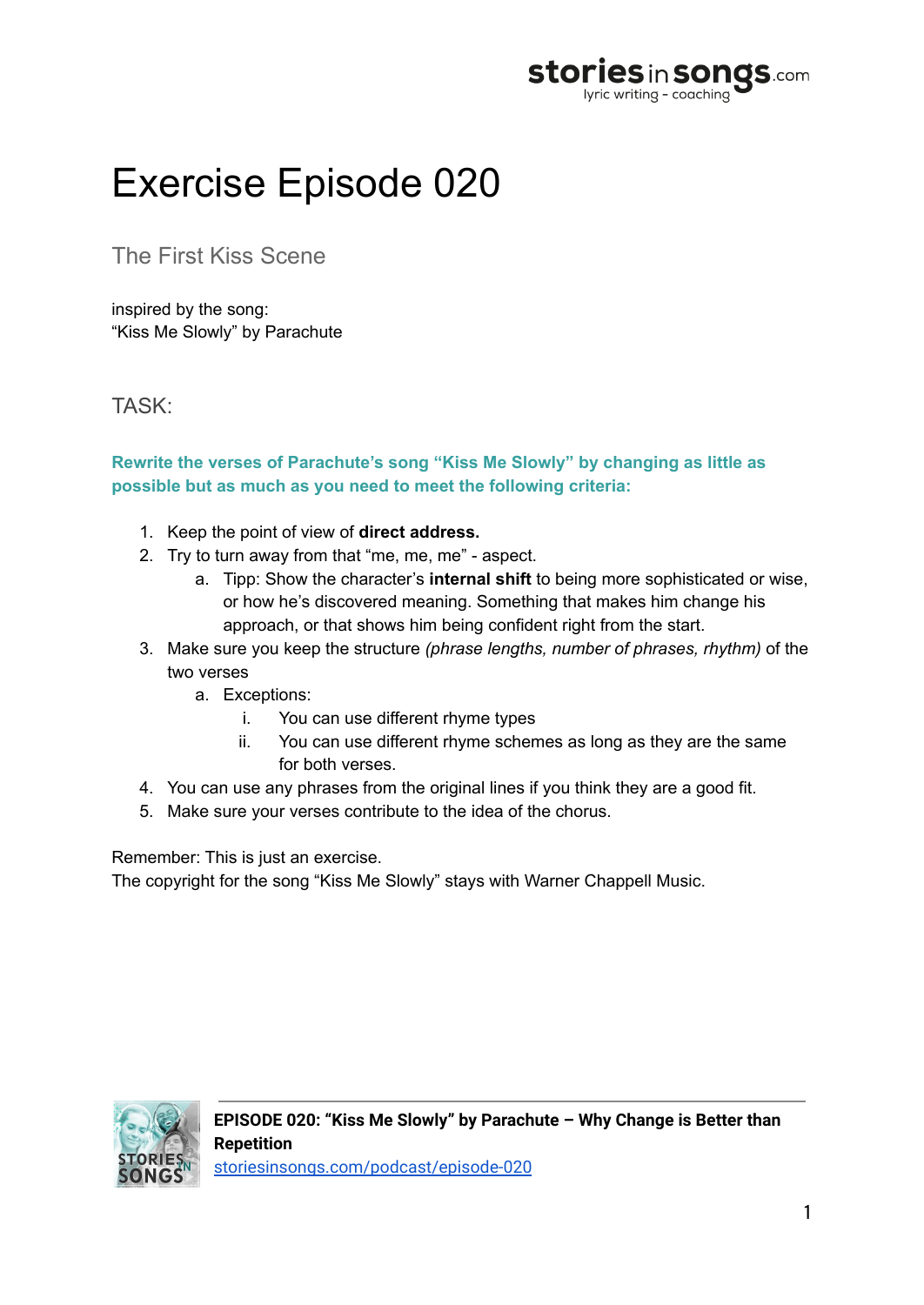

## YOUR TURN

Rewrite the verses:

**Verse 1**

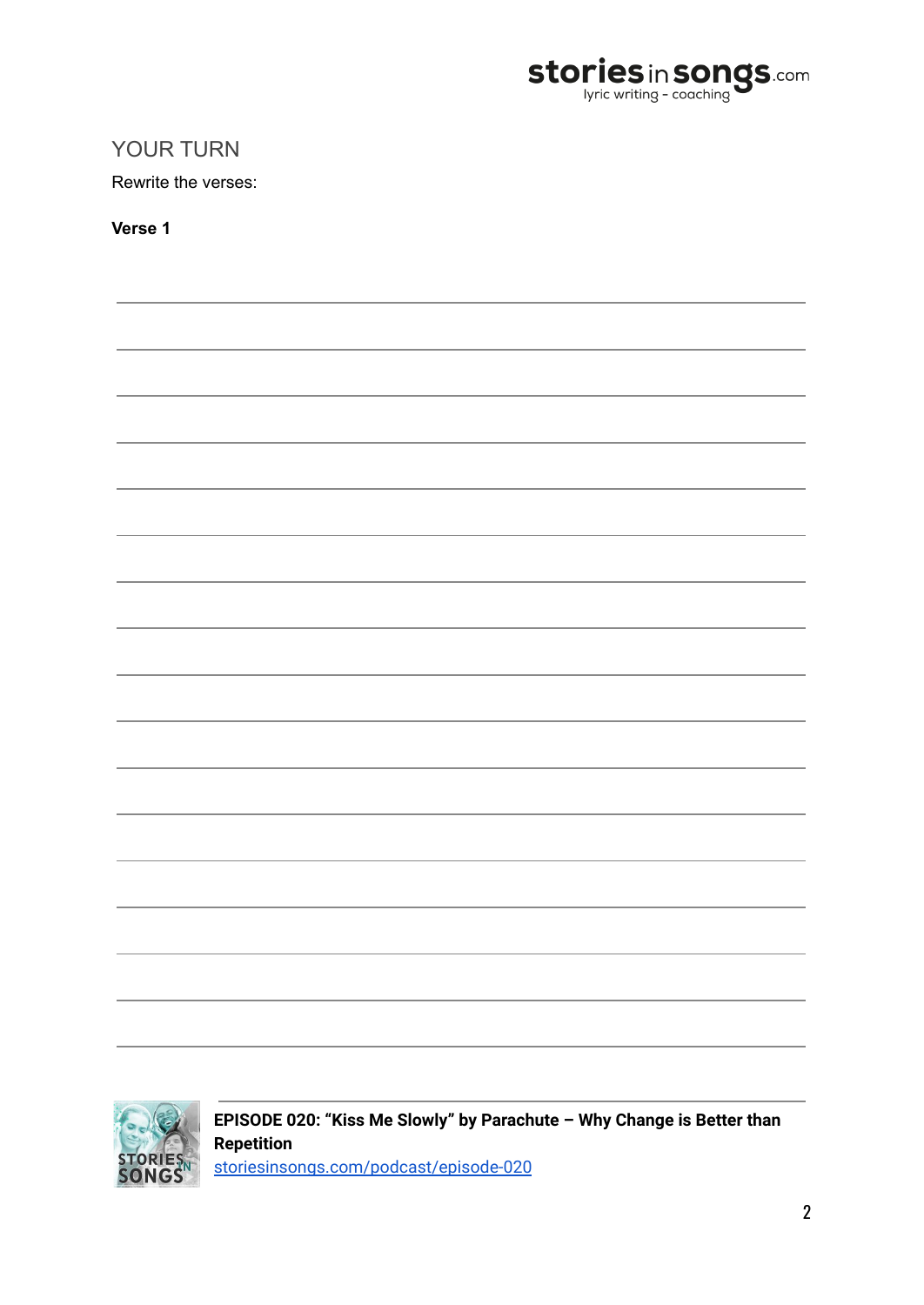| <b>stories</b> in <b>songs</b> .com |
|-------------------------------------|
|                                     |

| Δ<br>v<br>١ |  |
|-------------|--|
|-------------|--|

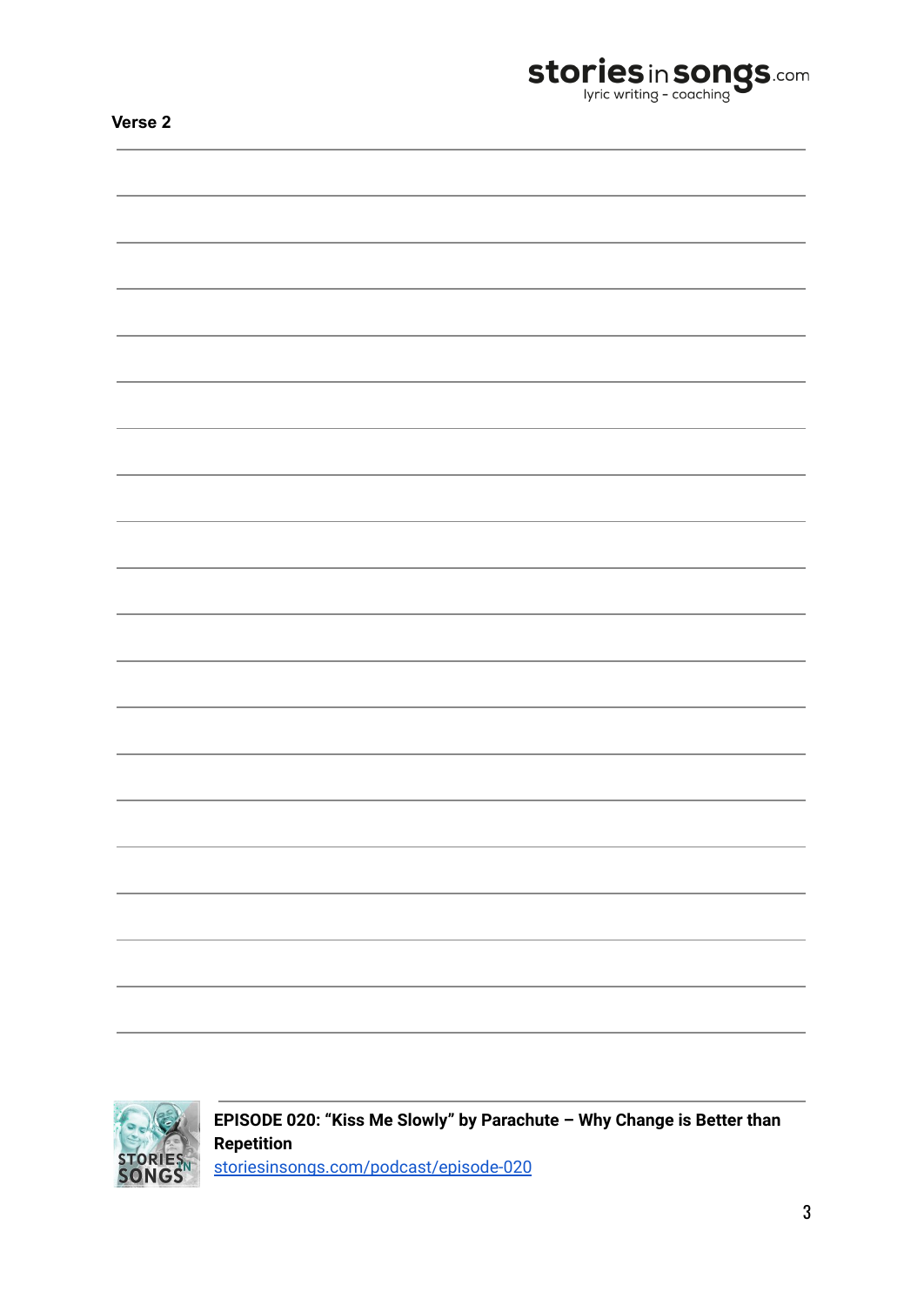

## Suggestion:

Changes are marked in green. Rest of the words is under copyright by Warner Chappell Music.

Verse 1:

[Verse 1] *I'm with you Baby, I won't argue Just know, you are not alone Walk with me Come and walk with me To the edge of all we've ever known*

*We've been guided by the city lights Fourteenth floor, pale blue eyes I can breathe you in Two shadows dancing in the darkest night One moment was all we've been given right then As our heads leaned in*

[Chorus]

[Verse 2]

*Follow my lead Baby, do not weep Tonight, you are not alone (not alone)*

*You long for everything you used to know but I won't drag you down that road When the days were long and the world was small I won't let it fall apart I promise you, we'll play it smart And I'll never be the fool to let you go*

[Chorus]

[Bridge]

[Chorus]

Can you see the difference?